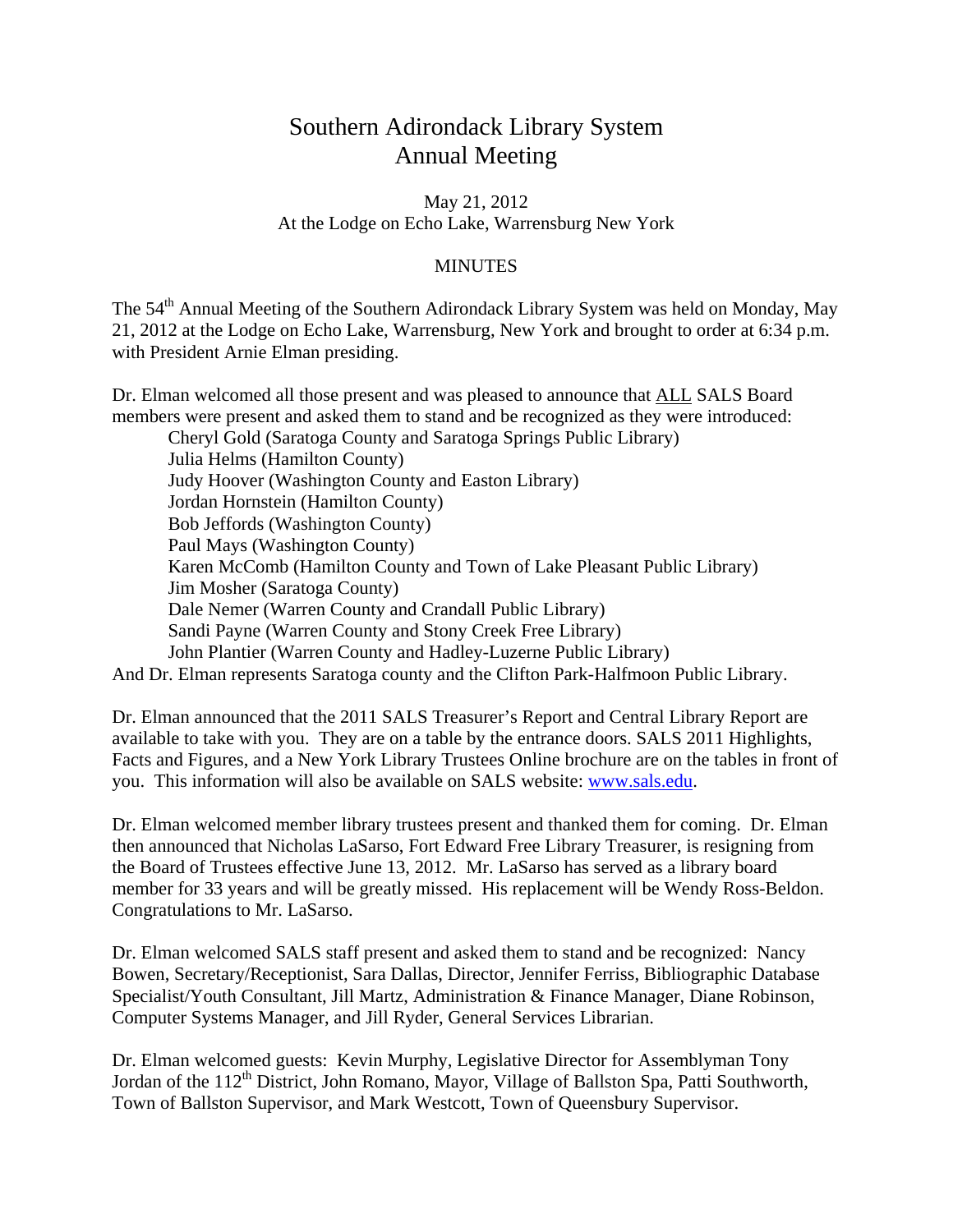Dr. Elman introduced Cheryl Gold, Chair of the Library Services Committee to present the Library Program of the Year Awards:

- **Clifton Park-Halfmoon Public Library**—"*Senior Expo"*-- The Clifton Park-Half Moon Public Library's Senior Expo is a demonstration of an innovative staff-initiated project that developed community partnerships, enhanced services to the community and collected information that will be used by the growing aging population in the library's service area. The objective of the Senior Expo was to create an event to bring organizations that offer services to seniors together with the seniors and families that care for them. Forty Saratoga County based organizations and the Saratoga County Office for Aging were able to share information and services to the 250 people who attended. Twelve programs were presented during the day. LouAnn Stewart and Ann Cocca developed the concept realizing many non-profit senior oriented organizations could not afford to share information at a commercial event. This project supports the Library Board's goal of developing contacts and outreach in the community.
- **Stony Creek Free Library---** "*The Dirty Dozen Garden Club*"-- The Stony Creek Library combined science and beauty in 2011. Lisa Bartow, Library Director, the Stony Creek Youth Program and twenty children became the Dirty Dozen Garden Club. The children started seeds in Dixie Cups under grow lights. In the following weeks, they built wooden raised boxes and filled them with soil, compost and manure. Each participant was given a section of the raised box and was solely responsible for watering and tending their assigned space. As autumn approached, the vegetables were picked and taken home. The sunflowers were left to dry and become birdfeeders. People passing the library noticed the new flowers and vegetable garden. The Dirty Dozen Garden Club was featured on the Stony Creek Chamber of Commerce Calendar. The children learned about responsibility, plant nutrition and enjoyed fresh peas, lettuce, radishes, tomatoes, carrots, pumpkins and beautiful flowers.

Dr. Elman introduced Julia Helms, Chair of the Personnel Committee, to present the Library Trustee of the Year Awards:

• **Arlene Rhodes**---Galway Public Library --Arlene Rhodes is a respected advocate and tireless organizational force guiding the library's birth, growth and stability since 1996.She has been a board member since the library's inception, and has served as President of the Board. Arlene Rhodes, along with a core group of library supporters, formed a Community Library Committee tasked with the goal to investigate the feasibility of a public library in Galway, NY when bookmobile service ended in 1995. The Community Library Committee, under Arlene's leadership, held meetings with the community, the town and the village boards. In November 1997, the Town of Galway, by voter referendum, approved the formation of a library. The International Order of Odd Fellows offered the library its building. She spearheaded the building renovations, acquisition of furniture, shelving, books and computers. The library that once was run by volunteers with limited hours, now circulates 36,000 items per year, is open 35 hours per week, and is a School District Public Library with a full-time Director and three part-time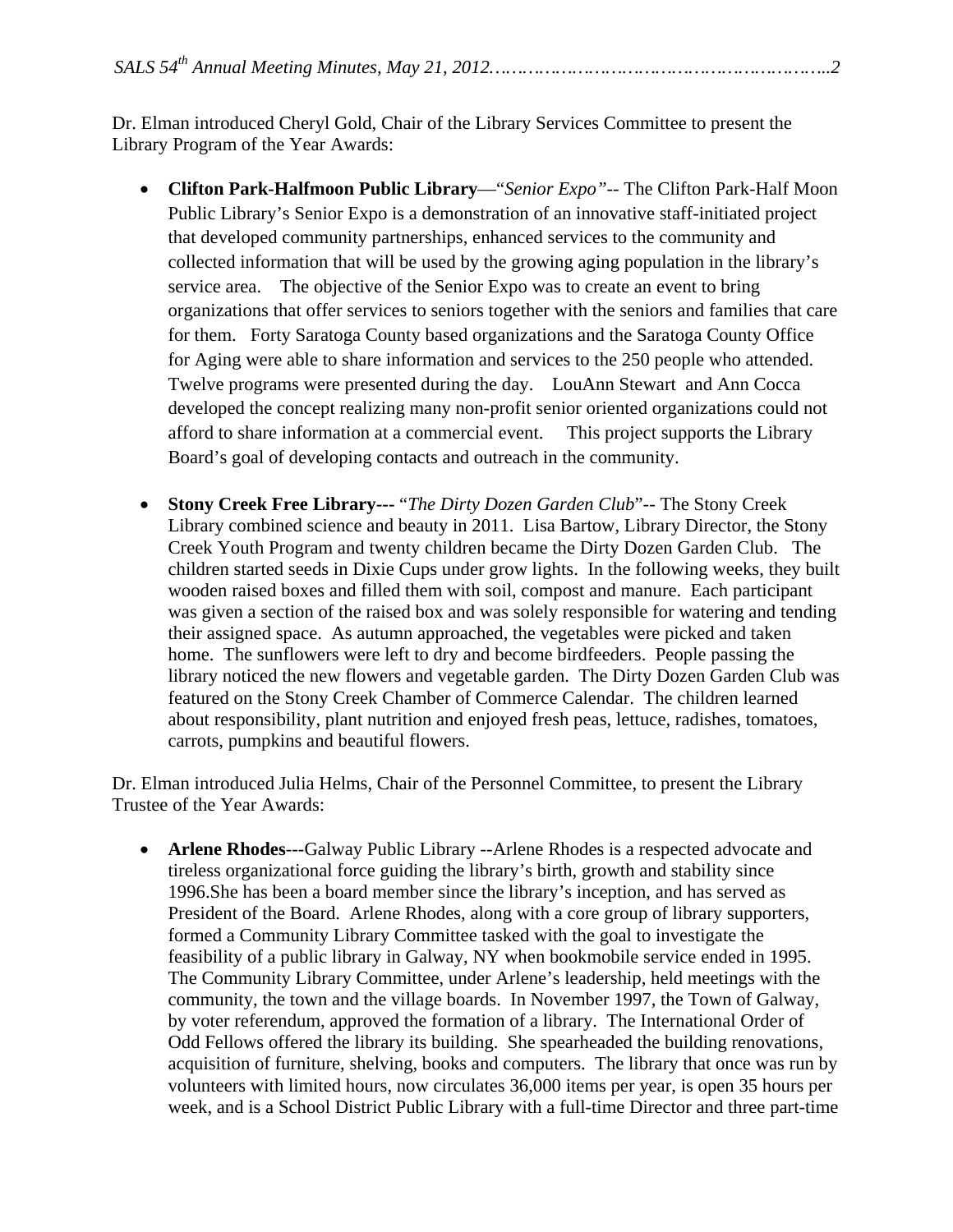clerks. Through her wise leadership and commitment to detail, she is a stabilizing force, and her dedication to the Library and the role it serves is commendable.

• **Sandi Payne**—Stony Creek Free Library--Sandi Payne has shown exemplary leadership and dedication to the Stony Creek Free Library. As President of the Board she assumed a wide range of duties and responsibilities related to the functioning of a small and dynamic library. While President, the library hired a new director and new board officers. Sandi has been indispensable in fund raising. The library received over \$6000 through the book and bake sales, an all-evening Halloween fund raiser at the Stony Creek Inn and the successful concession stand during the July and August Concerts. She was committed to the programmatic activities as well. Sandi helped with the Winter Series Concerts making sure the visiting performers were properly accommodated and helped with the set up and clean up. During a freak storm in May, resulting in a flash flood, Sandi was immediately on site and coordinated all of the cleanup activities. Sandi's commitment to the library has been unlimited and that makes her so deserving of the Trustee of the Year Award.

Mrs. Helms then presented a SALS Staff Award to Nancy Bowen, Secretary/Receptionist, for 20 years of service. Also receiving an award, but not present, was Michele Largeteau, JA Project Manager, for 20 years of service.

Dr. Elman introduced Kevin Murphy, Legislative Director for Assemblyman Tony Jordan, and asked him for a few words. Mr. Murphy presented Legislative Resolutions for Bob Jeffords and Julia Helms.

Dr. Elman announced that SALS had also prepared Resolutions of Appreciation for Mr. Jeffords and Mrs. Helms, and asked if there was a second to the motion. Mr. Mays seconded. Resolutions passed by unanimous acclamation.

Dr. Elman announced the election of trustees and introduced Karen McComb, Chair of the Trustee Nominating Committee. Mrs. McComb noted that there were vacancies in Hamilton, Saratoga, and Washington Counties. An April 12<sup>th</sup> "Notice of Annual Business Meeting" informed every member library trustee of the Trustee Nominating Committee's choice of candidates.

The Trustee Nominating Committee offers the names of the following candidates whose terms will expire May, 2017:

- For Hamilton County---Frank L. Mezzano for a five year term
- For Saratoga County---Cheryl Gold for a second five-year term
- For Washington County---Robert "Bob" Odess for a five-year term

Mrs. McComb asked if there were nominations from the floor. Hearing none, she instructed the secretary to cast one ballot each for the persons nominated by the Trustee Nominating